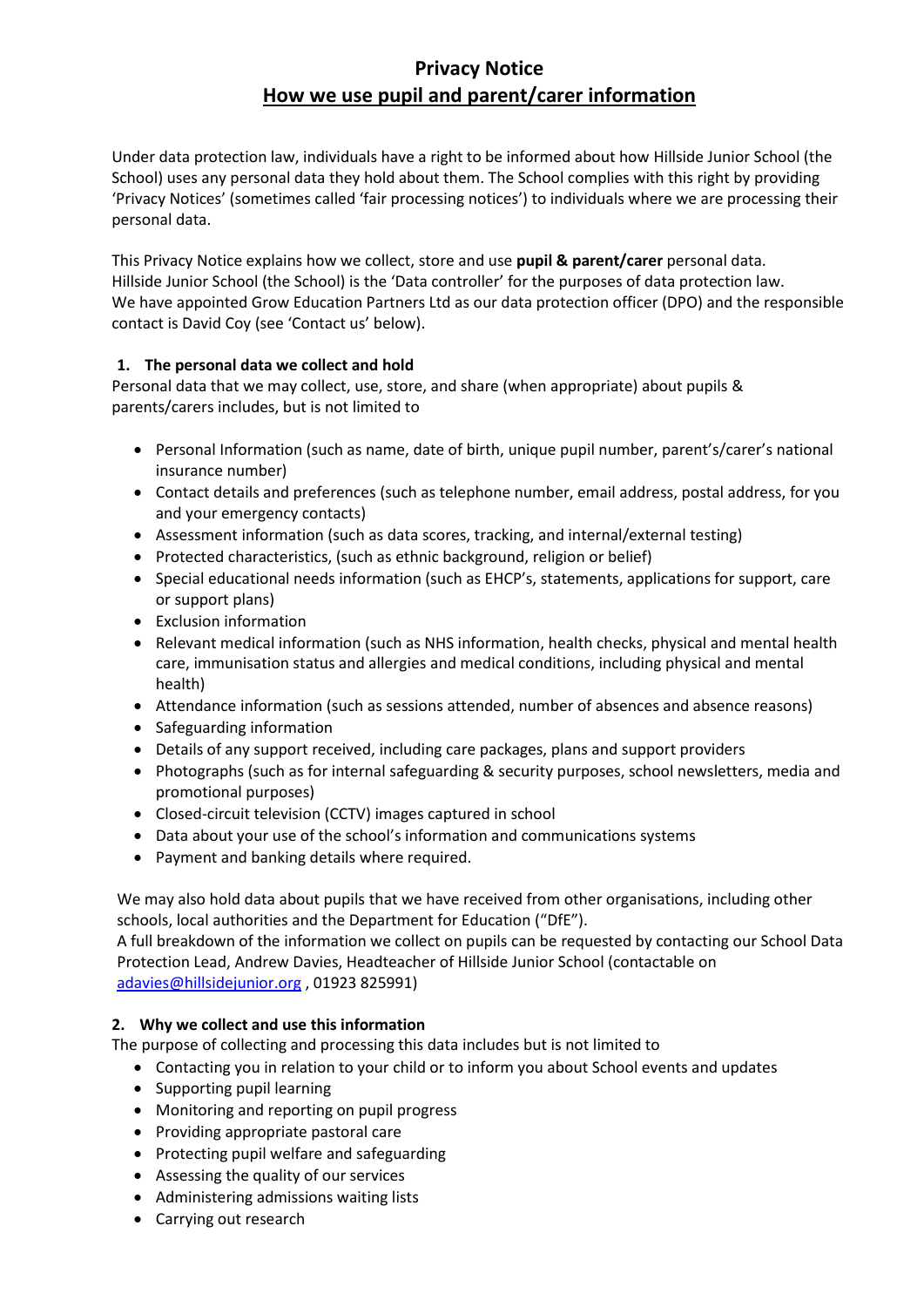- Complying with the law regarding data sharing
- Adhering to the statutory duties placed upon us by the Department for Education.

# **3. The lawful basis on which we use this information**

This section contains information about the legal basis that we are relying on when handling your information. These are defined under data protection legislation and for personally identifiably information are

- You have given consent for one or more specific purposes
- Processing is necessary to comply with the school's legal obligations
- Processing is necessary to protect your vital interests
- Processing is necessary for tasks in the public interest or exercise of authority vested in the controller (the provision of education)
- Processing is necessary for the school's legitimate interests or the legitimate interests of a third party.

When we process special category information, which is deemed to be more sensitive, the following lawful basis is used:

- You have given explicit consent
- It is necessary to fulfil the school's obligations or your obligations
- It is necessary to protect your vital interests
- Processing is carried out by a foundation or not-for-profit organisation (includes religious, political or philosophical organisations and trade unions)
- Reasons of public interest in the area of public health.

An example of how we use the information you provide is:

The submission of the school census returns, including a set of named pupil records, is a statutory requirement on schools under Section 537A of the Education Act 1996.

Putting the school census on a statutory basis:

- means that schools do not need to obtain parental or pupil consent to the provision of information
- ensures schools are protected from any legal challenge that they are breaching a duty of confidence to pupils
- helps to ensure that returns are completed by schools.

Where we have obtained consent to use pupils' personal data, this consent can be withdrawn at any time. We will make this clear when we ask for consent and explain how consent can be withdrawn.

## **4. Collecting pupil information**

While the majority of information we collect about pupils & parents/carers is mandatory, there is some information that you can choose to provide voluntarily.

Whenever we seek to collect information from you or your child, we make it clear whether providing it is mandatory or optional. If it is mandatory, we will explain the possible consequences of not complying.

## **5. Storing pupil data**

We keep your information for as long as we need to in order to educate and look after our pupils. The majority of this will be stored in the pupil file and this file will follow the pupil whenever they move schools and will be retained by the last school the pupil attends.

Where we are legally required or have a lawful basis to do so we will keep some information after your child has left the School. This will be retained in line with our Data Retention Schedule, a copy of which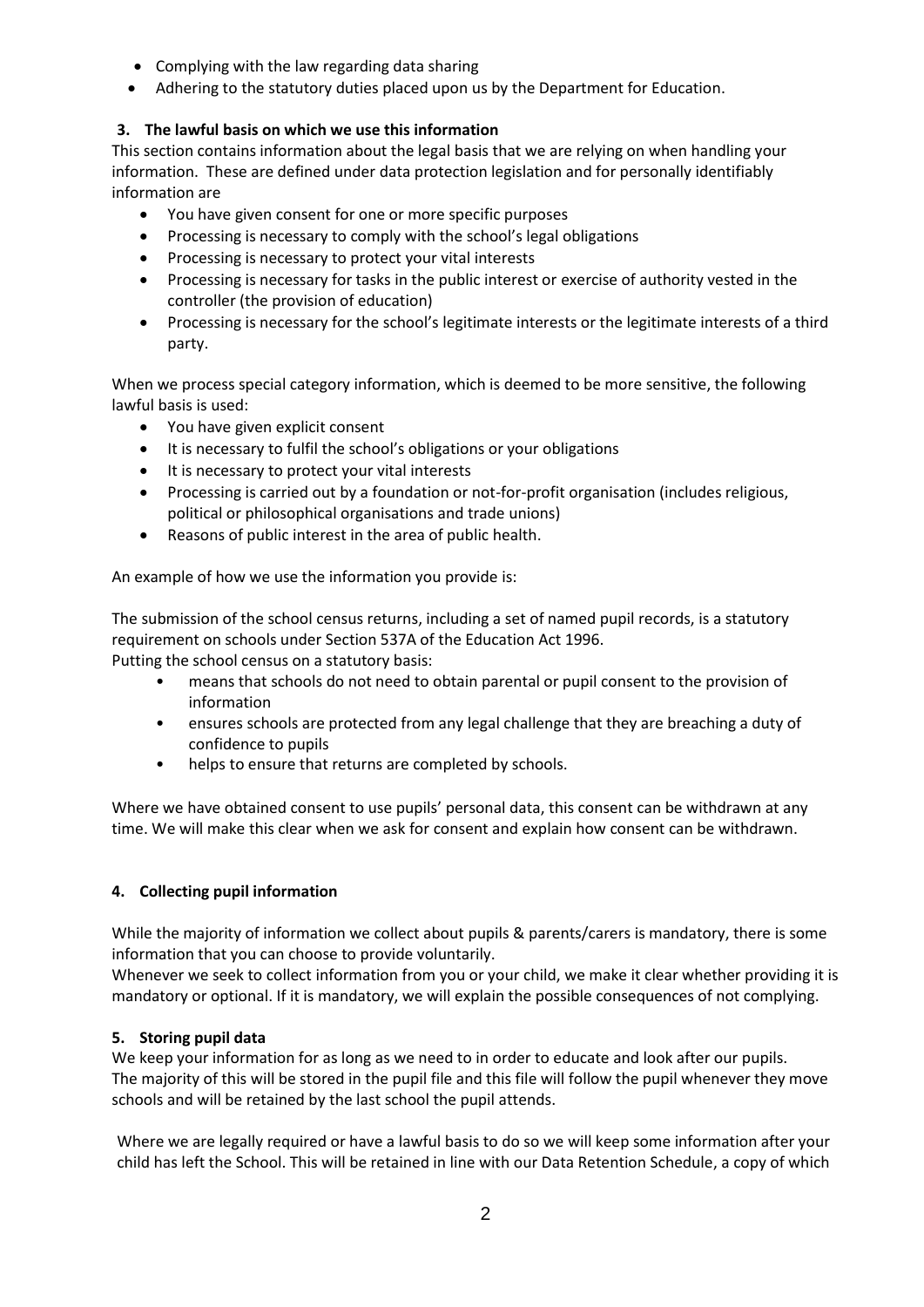can be requested by contacting the our School Data Protection Lead, Andrew Davies, Headteacher of Hillside Junior School (contactable o[n adavies@hillsidejunior.org](mailto:office@hillsidejunior.org) , 01923 825991

To protect your data, we have data protection policies and procedures in place, including strong organisational and technical measures, which are regularly reviewed. Further information can be found in our Data Protection Policy or upon request.

#### **6. Data Sharing**

In order for us to legally, effectively and efficiently function, we are required to share data with appropriate third parties, including but not limited to:

- Our Local Authority to meet our legal obligations to share certain information with it, such as safeguarding concerns and exclusions
- The Department for Education to meet our legal obligations to share certain information
- The pupil's family and representatives such as in the event of an emergency
- Educators and examining bodies- ensuring we adhere to examining regulations to guarantee the validity of examinations
- Ofsted during the course of a school inspection
- Suppliers and service providers to enable them to provide their contractual service
- Central and local government
- Our auditors to ensure compliance with our legal obligations
- Health authorities (NHS) to ensure the wellbeing of pupils
- Security organisations to create a secure workplace for all staff
- Health and social welfare organisations
- Professional advisers and consultants to develop our services and best provide our public service
- Charities and voluntary organisations
- Police forces, courts, tribunals, security services to create a secure workplace for all at the school
- Professional bodies
- Schools that the pupils attend after leaving us.

## **7. Transferring data internationally**

We may send your information to other countries where:

- we or a company we work with store information on computer servers based overseas
- we communicate with you when you are overseas.

We conduct due diligence on the companies we share data with and note whether they process data in the UK, EEA (which means the European Union, Liechtenstein, Norway and Iceland) or outside of the EEA. The UK and countries in the EEA are obliged to adhere to the requirements of the GDPR and have equivalent legislation, which confer the same level of protection to your personal data. From organisations who process data outside the UK and EEA we will assess the circumstances of how this occurs and ensure there is no undue risk.

Additionally, we will assess if there are adequate legal provisions in place to transfer data outside of the UK.

## **8. Why we share information**

In order to successfully perform our key functions, we need to share personal data with organisations, for example, we share pupils' data with the Department for Education (DfE) on a statutory basis. This data sharing underpins school funding and educational attainment policy and monitoring.

We are required to share information about our pupils with our Local Authority (LA) and the Department for Education (DfE) under section 3 of The Education (Information About Individual Pupils) (England) Regulations 2013.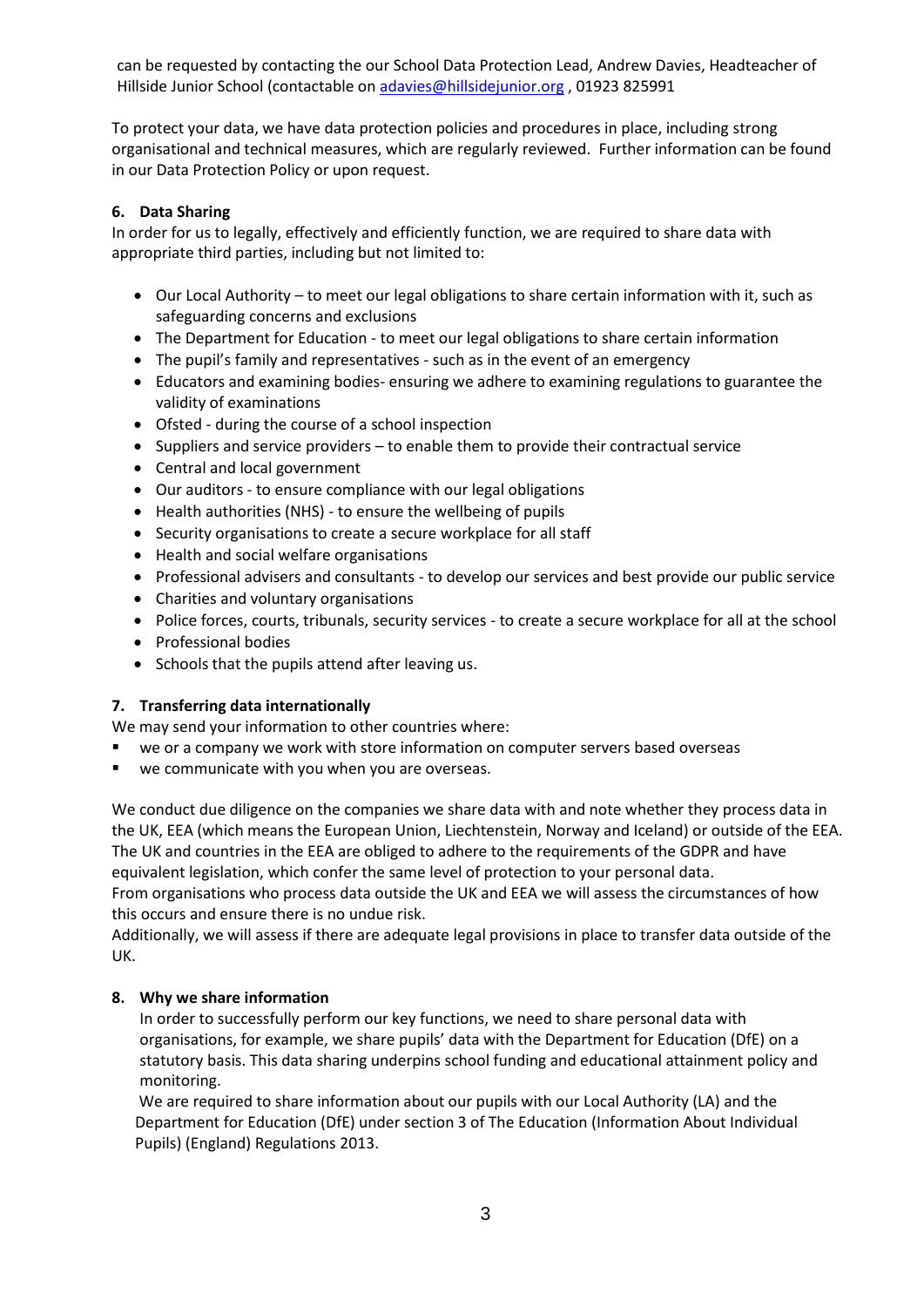## **9. Data collection requirements:**

To find out more about the data collection requirements placed on us by the Department for Education (for example, via the school census) go to [https://www.gov.uk/education/data-collection](https://www.gov.uk/education/data-collection-and-censuses-for-schools)[and-censuses-for-schools.](https://www.gov.uk/education/data-collection-and-censuses-for-schools)

## **10. The National Pupil Database (NPD)**

The NPD is owned and managed by the Department for Education and contains information about pupils in schools in England. It provides invaluable evidence on educational performance to inform independent research, as well as studies commissioned by the Department. It is held in electronic format for statistical purposes. This information is securely collected from a range of sources including schools, local authorities and awarding bodies.

We are required by law, to provide information about our pupils to the DfE as part of statutory data collections such as the school census and early years' census. Some of this information is then stored in the NPD. The law that allows this is the Education (Information About Individual Pupils) (England) Regulations 2013.

To find out more about the NPD, go t[o https://www.gov.uk/government/publications/national-pupil](https://www.gov.uk/government/publications/national-pupil-database-user-guide-and-supporting-information)[database-user-guide-and-supporting-information.](https://www.gov.uk/government/publications/national-pupil-database-user-guide-and-supporting-information)

The department may share information about our pupils from the NPD with third parties who promote the education or well-being of children in England by:

- conducting research or analysis
- producing statistics
- providing information, advice or guidance.

The Department has robust processes in place to ensure the confidentiality of our data is maintained and there are stringent controls in place regarding access and use of the data. Decisions on whether DfE releases data to third parties are subject to a strict approval process and based on a detailed assessment of:

- who is requesting the data
- the purpose for which it is required
- the level and sensitivity of data requested: and
- the arrangements in place to store and handle the data.

To be granted access to pupil information, organisations must comply with strict terms and conditions covering the confidentiality and handling of the data, security arrangements and retention and use of the data.

For more information about the department's data sharing process, please visit: <https://www.gov.uk/data-protection-how-we-collect-and-share-research-data>

For information about which organisations the department has provided pupil information, (and for which project), please visit the following website:

<https://www.gov.uk/government/publications/national-pupil-database-requests-received>

To contact DfE:<https://www.gov.uk/contact-dfe>

## **11. Data Protection Rights**

Individuals have a right to make a **'subject access request'** to gain access to personal information that the school holds about them.

Parents/carers can make a request with respect to their child's data where the child is not considered mature enough to understand their rights over their own data (usually under the age of 12), or where the child has provided consent.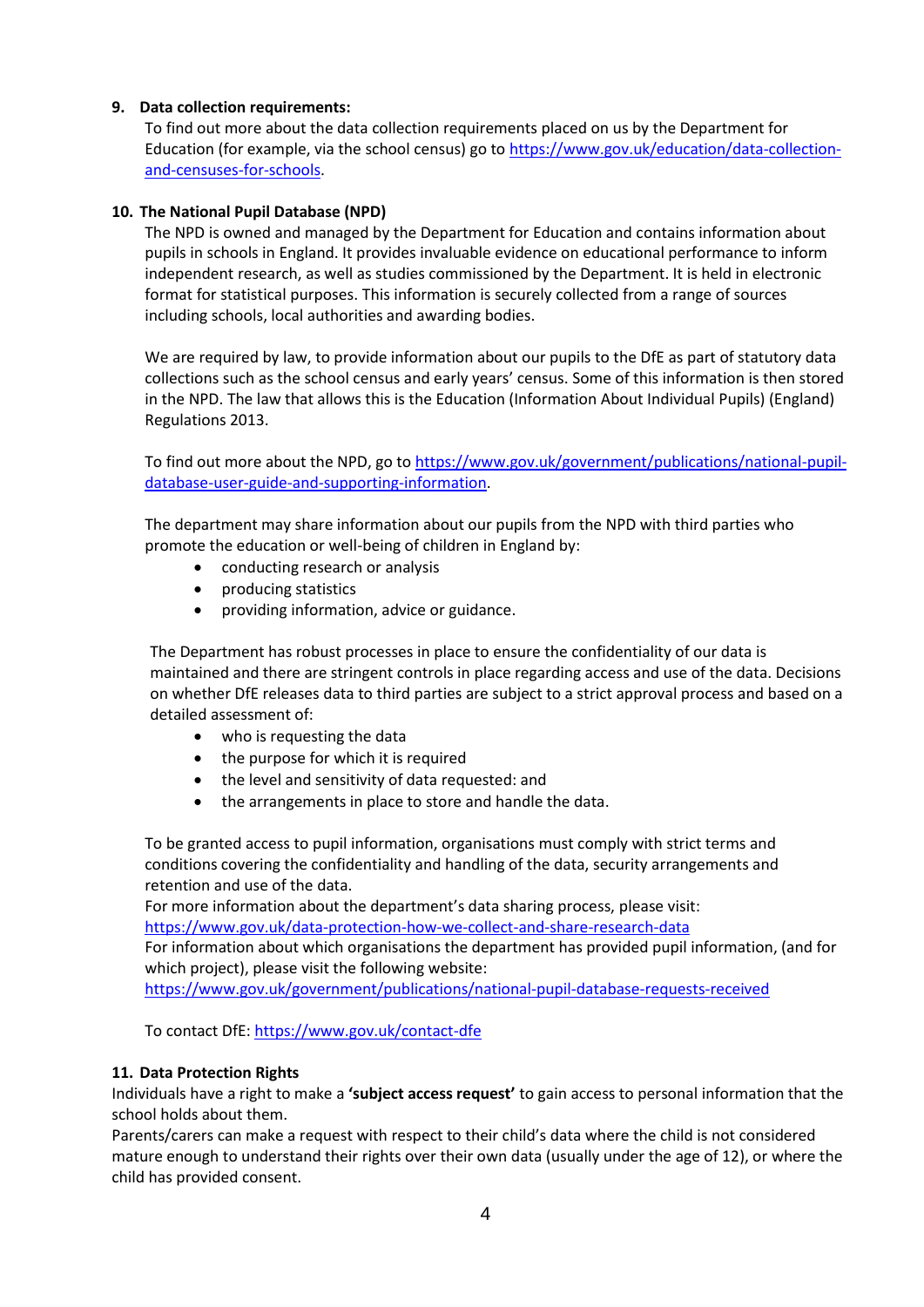If you make a subject access request, and if we do hold information about you, we will:

- Give you a description of it
- Tell you why we are holding and processing it, and how long we will keep it for
- Explain where we got it from, if not from you
- Tell you who it has been, or will be, shared with
- Let you know whether any automated decision-making is being applied to the data, and any consequences of this
- NOT provide information where it compromises the privacy of others
- Give you a copy of the information in an intelligible form.

You may also have the right for your personal information to be transmitted electronically to another organisation in certain circumstances.

In most cases, we will respond to subject access requests within 1 month, as required under data protection legislation, however, we are able to extend this period by up to 2 months for complex requests or exceptional circumstances.

We reserve the right to verify the requester's identification by asking for Photo ID. If this proves insufficient then further ID may be required.

## **Your Other Rights regarding your Data**:

You may:

- Withdraw your consent to processing at any time (This only relates to data for which the school relies on consent as a lawful basis for processing)
- Ask us to rectify, erase or restrict processing of your personal data, or object to the processing of it in certain circumstances and where sufficient supporting evidence is supplied
- Prevent the use of your personal data for direct marketing
- Challenge processing which has been justified based on public interest, official authority or legitimate interests
- Request a copy of agreements under which your personal data is transferred outside of the European Economic Area
- Object to decisions based solely on automated decision making or profiling (decisions taken with no human involvement, that might negatively affect you)
- Request a cease to any processing that is likely to cause damage or distress
- Be notified of a data breach in certain circumstances
- Submit a complaint to the ICO
- Ask for your personal data to be transferred to a third party in a structured, commonly used and machine-readable format (in certain circumstances).

Parents/carers also have a legal right to access to their child's educational record.

If you would like to exercise any of the rights or requests listed above, please contact our School Data Protection Lead, Andrew Davies, Headteacher of Hillside Junior School on:

- adavies@hillsidejunior.org
- 01923 825991
- Hillside Junior School, Northwood Way, Northwood HA6 1RX

The School will comply with the Data Protection legislation in regards to dealing with all data requests submitted in any format, although individuals are asked to preferably submit their request in written format to assist with comprehension.

## **12. Data Protection Breaches**

If you suspect that your or someone else's data has been subject to unauthorised or unlawful processing, accidental loss, destruction or damage, we ask that you please School Data Protection Lead, Andrew